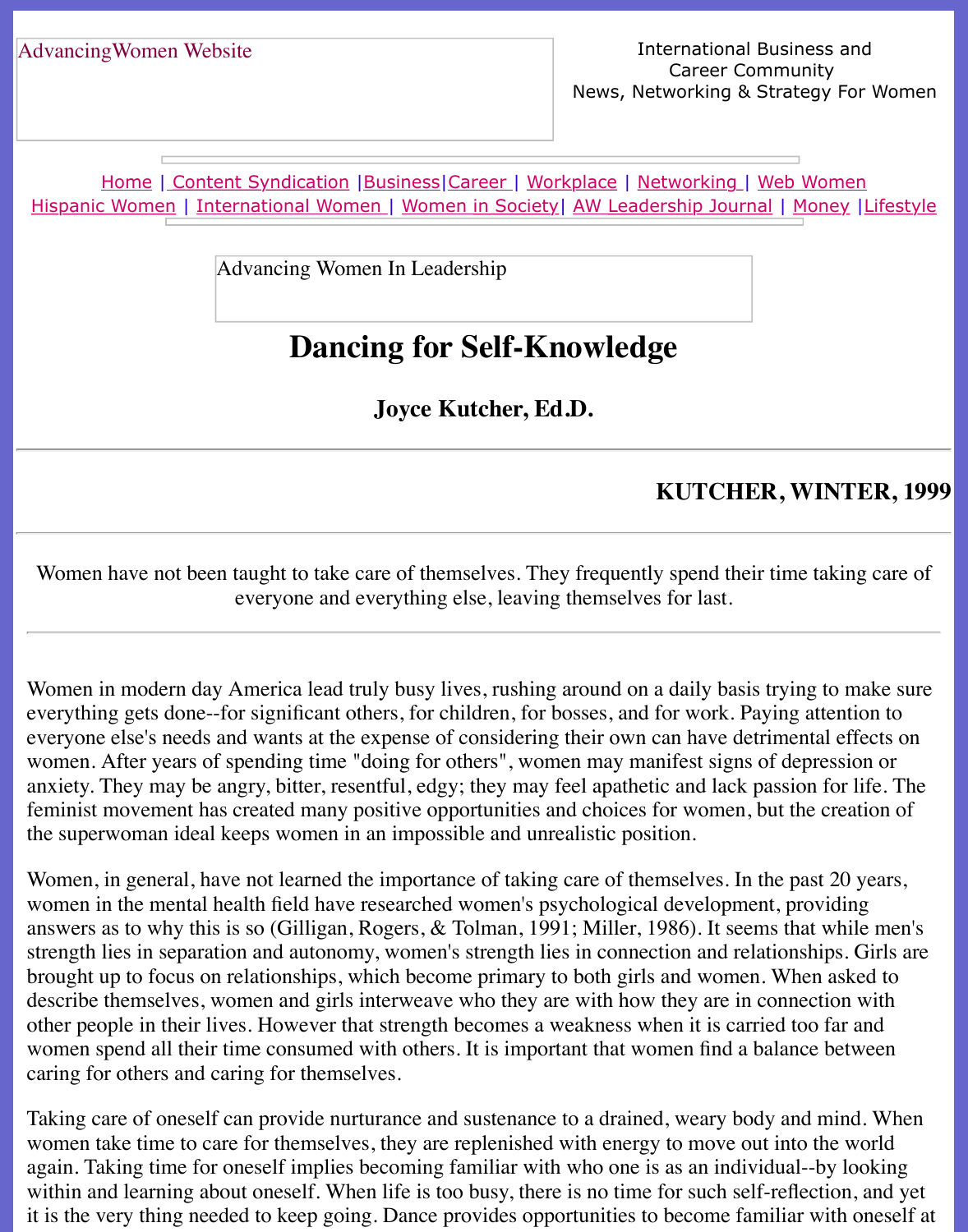a deep level, opening an avenue for revitalization and renewal. The use of dance as a healing ritual goes back to earliest human history (Chodorow, 1991, p. 1). Through dance one comes to a deeper understanding of the self through integration of the body, mind, and emotions (Kutcher, Stone, & Horan, 1997, p. 1). In this manuscript, the author introduces dance and its healing properties, while also focusing on how individual women can begin to use this creative art form for self-knowledge.

### **The Dance of Life**

When anyone says the word *dance,* people usually think of choreographed steps or a routine that is to be performed. But dance is also a form of creative expression. Self-expression takes place when an individual moves (dances) based on an impulse, feeling, image, or thought that spontaneously arises from within. There is no right or wrong way; the woman's dance is her dance. The way she moves today may be different from how she will move tomorrow. Her movement is based on her thoughts, feelings, and experiences at a particular moment. After dancing for a time she may come to see patterns in her dance which represent something specific in her life. At a recent workshop, a few women commented on how their restricted movements were symbolic of their fear to take risks in the rest of their lives. Through their dance experience, they were able to observe their fear revealed via their moving bodies. In other words, the dance provided concrete feedback. Sometimes this dance feedback can be more powerful than words.

Dancing may bring forth material that has been stored in the unconscious. Such information has a strong hold over one's life, in spite of the individual not being aware that it is part of her. For example, a woman may get angry every time she tries to talk to her husband when he is reading the newspaper. She may think this is only about her relationship with her husband. When she looks deeper, however, she realizes she felt ignored by her father, especially when he read the newspaper and watched television. If she becomes aware of why she feels ignored and then talks with her husband about it, she may no longer feel ignored by him when he reads the newspaper. As a result, the woman now has control over her actions, whereas before she could only react. Becoming consciously aware gives an individual more choices of how to respond. In a dance workshop, a woman explored some new information she had obtained through her dance experience. She said, "My needs were to take care of her. But I have a hard time asking for myself. This was apparent by the way I allowed myself to move with others. The first step for me was the realization that I have inner needs to be taken care of. I would like to continue learning what else I have been depriving myself of." (Kutcher, Stone, & Horan, 1997, p. 7).

Dance invites opportunities to connect mind with body. Women's bodies, in western society, are a major source of discontent. Women are always talking about their bodies and doing things like dieting and exercising their bodies rather than connecting with them. Disconnection from the body keeps women at a distance from their feelings. Via dance, emotions arise. Feelings inform women about who they are and what is important. When women allow their feelings to surface and then pay attention to the feelings, the information they get may be used to make better decisions, decisions based on their own particularities and not the outer world. Joining with one's body brings a deeper respect for the body and a more profound sense of self.

Before dancing, a woman may find a feeling arises or she may be stressed about a situation in her life. Dancing can then be used for release and to help move through her feelings or life situation. In one instance, a participant commented that in spite of her current difficult life circumstances, she was able to let go of the painful feelings and feel at peace with herself while moving her body. In dance, the participant is gently guided into the here and now, the present moment. During this woman's dance, she was able to liberate herself from a difficult life situation and focus on being solely with herself. In this way she was able to experience that there is more to one's life than just the immediate situation. Sometimes when a woman is overwhelmed by a difficult situation, she may forget there is more to who she is than just what is going on in the moment. The time spent dancing is also a time to reflect and to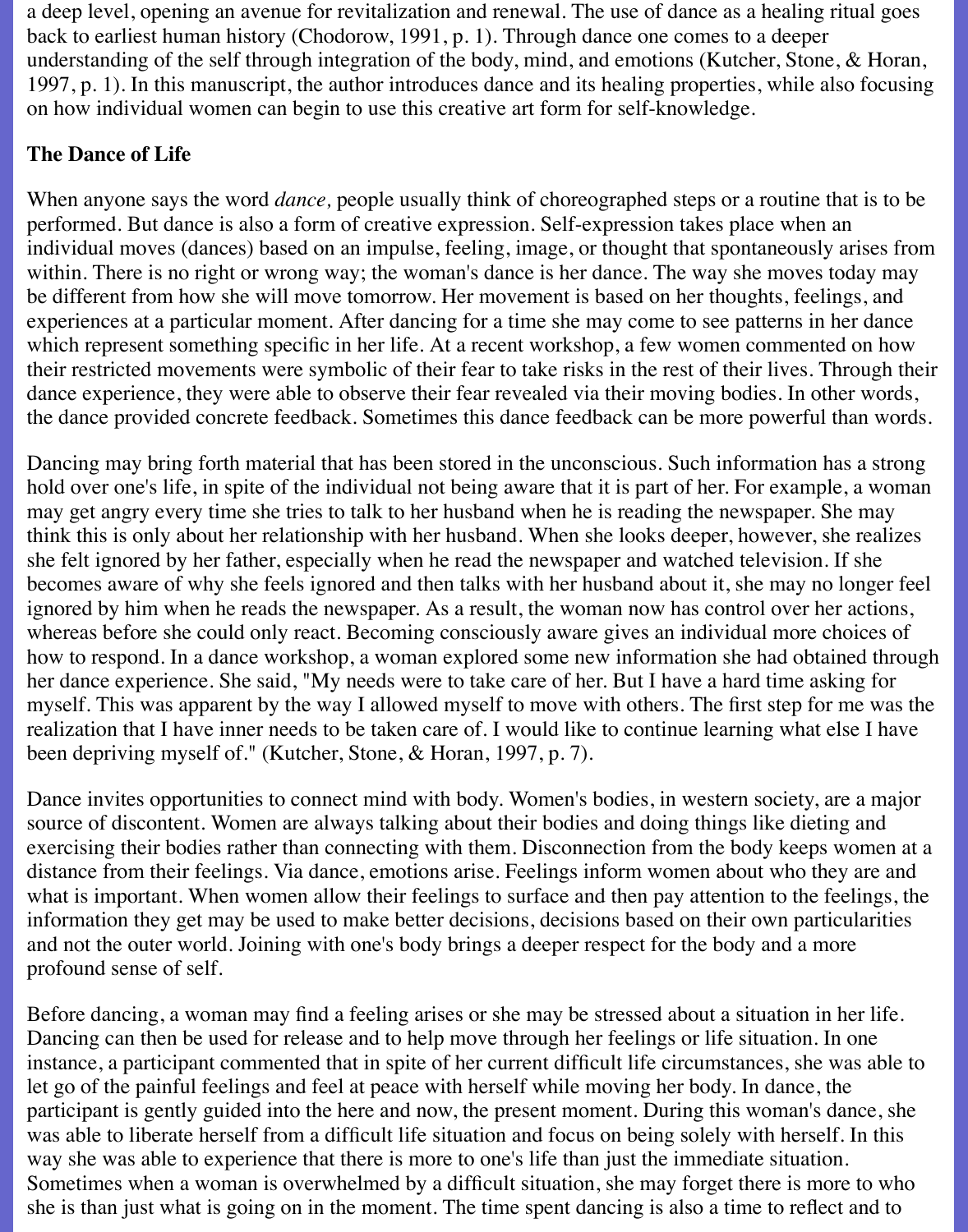focus inward, which ultimately lends itself to learning more about oneself.

Dancing, like other expressive art forms, provides opportunities for developing one's curiosity, sense of adventure, and playfulness. After dancing, a workshop participant remarked that she felt the dancing was much like being a child again. Indeed this is so. Adults lose this sense of adventure and playfulness that children call on spontaneously. How come? Often times there is a belief that adulthood is supposed to be filled with seriousness; adults may lose sight of the spontaneity and flexibility of childhood as they get bogged down in all the tasks of adulthood. Dancing can help a person find her way back to playfulness.

Natalie Rogers (1993, p. 3) described the healing process when using dance or any of the other expressive art forms. "The [individual's] self-knowledge expands as her movement provides clues for further exploration. Using [dance] becomes a healing process as well as a new language that speaks to the [individual]. [Dancing] is a potent [medium] in which to discover, experience, and accept unknown aspects of [the] self. [It] moves the [individual] into the world of emotions and add[s] a further dimension."

Dancing is an extremely powerful tool to assist in reconnecting to oneself. It offers nourishment to the exhausted and depleted body, mind, and soul.

# **Moving from the Inside Out**

Women are so accustomed to doing and being according to external standards that learning to move according to one's own inner experience can be difficult. In preparation, find a comfortable place to sit or lie down and close your eyes. You will want to begin by taking deep, relaxing breaths, inhaling in and out slowly. Pay careful attention to your breathing, while making sure you are letting go. When I say letting go, I mean feeling your body letting go of the tension it usually carries. You are relaxed when all of your body feels limp. Then--based on an impulse, feeling, or image--begin to move. You may have an impulse to move your right arm or you may feel a deep sense of sadness in your heart and put your hands over your heart. Your image may be of being sexy or turning into a wild woman. Rogers (1993) talks about how transformation begins to take place during movement. If, for example, you start with a feeling, the steps to transformation may look like this :

[You] feel \_\_\_\_\_\_\_\_\_\_\_\_. [Your] body moves \_\_\_\_\_\_\_\_\_. A new feeling emerges \_\_\_\_\_\_\_\_\_\_ [Your] body moves the new feeling which is \_\_\_\_\_\_\_\_\_\_\_\_\_\_. Another feeling arrives which is \_\_\_\_\_\_\_\_\_\_\_. [Your] body moves accordingly \_\_\_\_\_\_\_\_\_. Another feeling comes, which is \_\_\_\_\_\_\_\_\_\_\_\_\_. [Your] body accepts this new feeling \_\_\_\_\_\_\_\_\_\_\_\_\_. Eventually, [your] body stretches and [your] eyes open. [You may find you are] keenly aware of all senses. By starting with the awareness of a feeling and allowing that feeling to create a dance, the feeling shifts, transforms, and [provides new information]. The original cause of the [feeling] does not disappear. [After such an experience, the body relaxes and the mind has new information that will help the person take action]. (Rogers, 1993, p. 55).

You may use the previous statements to watch the process of transformation occur in you. When beginning this work, it may be easier to keep your eyes closed so you stay focused on your inner experience. Moving from the inside helps facilitate self-discovery (Rogers, 1993).

Secure a safe place for your dancing. This environment needs to provide enough space so you can move freely; it must feel comfortable and secure to you. This space could be in your home, a friend's home, or outdoors.

When you move, you will also want to consider whether or not to use music. You may decide to use music based on a certain mood, or you could decide to dance without music. Let this choice be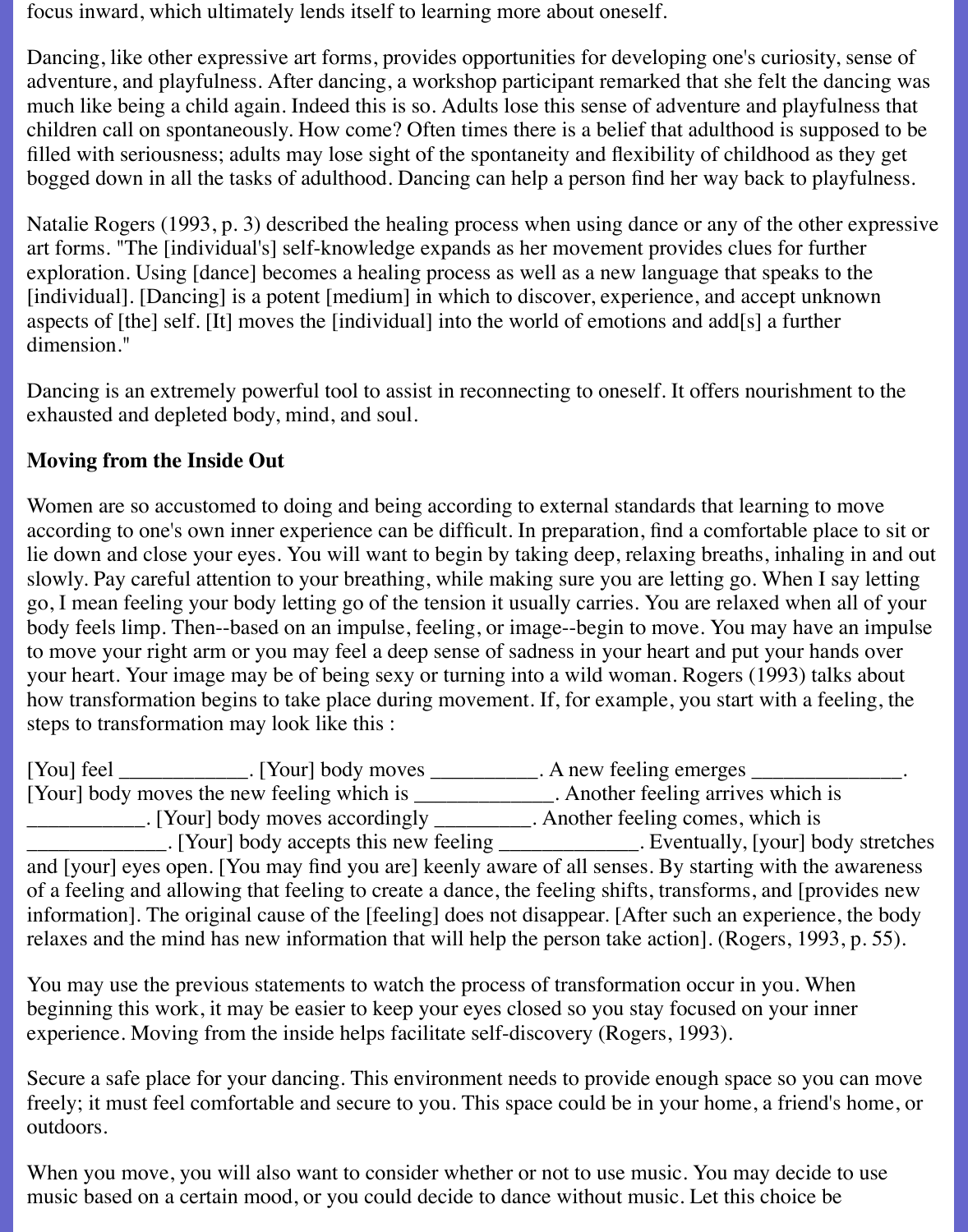determined by your feeling state at that particular moment.

It is important to decide if you would like another person to move with you or whether you want to move by yourself. At the beginning of your dance experiences, it could be extremely beneficial to ask another person to be a witness. You might ask a dance therapist another member taking part in a workshop or therapy group. Such an individual could observe you as you move and then provide feedback. This person is not charged with interpretation of your dance, but asked to be with you during your dance experience. For example, in a recent workshop, the witness for a woman crawling across the floor on her elbows expressed pain and despair, and sensed persistence despite adversity. When this information was shared with the dancer, she felt extremely affirmed. Even though it was someone else's experience, these words tied into her own experience. When conveying an experience to a mover, the witness speaks from her own experience. The witness will want to start with "I felt . . . . " The mover always speaks first and then the witness shares her experience.

If you are going to move on your own and do not have a witness, you may consider witnessing yourself in a journal. As you witness your own movement over time, you will probably see some themes and experience personal growth from your new insights. However, always remember that keeping a journal is for you. There is no need to worry about grammar or punctuation. If you find you are blocked, write about feeling blocked. When someone is stuck in therapy, the therapist may ask about the feeling of being stuck. In this very same way, you can write about your stuck feelings in your journal. After a movement experience, it is a good idea to write whatever comes to your mind without censoring what you write. In psychotherapy, this is known as free association.

You may use other expressive art forms to facilitate your cognitive understanding of the dance experience. You might keep a journal of art and/or poetry. An art journal may be created using paints, crayons, markers, oil pastels, chalks, and/or collage materials. You may choose to sculpt with clay. The choice is yours, your preference. You may use all the modalities or you may feel particularly aligned with one. There is no right or wrong way; just choose what is most comfortable for you.

If you would like to dance and feel uncomfortable beginning on your own, it is important to listen to your intuition and find someone who can help facilitate this process for you. Dance therapists may work with you individually or in a group setting, much like talk therapists. You may find a dance therapist in your neighborhood by getting in touch with the American Dance Therapy Association. There may also be dance classes at your local university. Some of the instructors will likely be teaching dance classes geared for healing purposes. Lastly, you may find a psychotherapist who is trained to use expressive arts in therapy. You will want to question the therapist about his/her training.

# **CONCLUSION**

Women have not been taught to take care of themselves. They frequently spend their time taking care of everyone and everything else, leaving themselves for last. Via dance, women can begin to learn who they really are. As women take the time to go inside, a sense of balance is restored in their lives. When women feel restored, they are able to give to others in a way that is full of energy, caring, and love.

#### **REFERENCES**

Chodorow, J. (1991). *Dance therapy & depth psychology*. New York: Routledge.

Gilligan, C., Rogers, A., & Tolman, D. (Eds.) (1991). *Women, girls, & psychotherapy*. New York: The Haworth Press, Inc.

Kutcher, J., Stone, P., & Horan, S. (1997). Healing through creative movement: Contact improvisation.